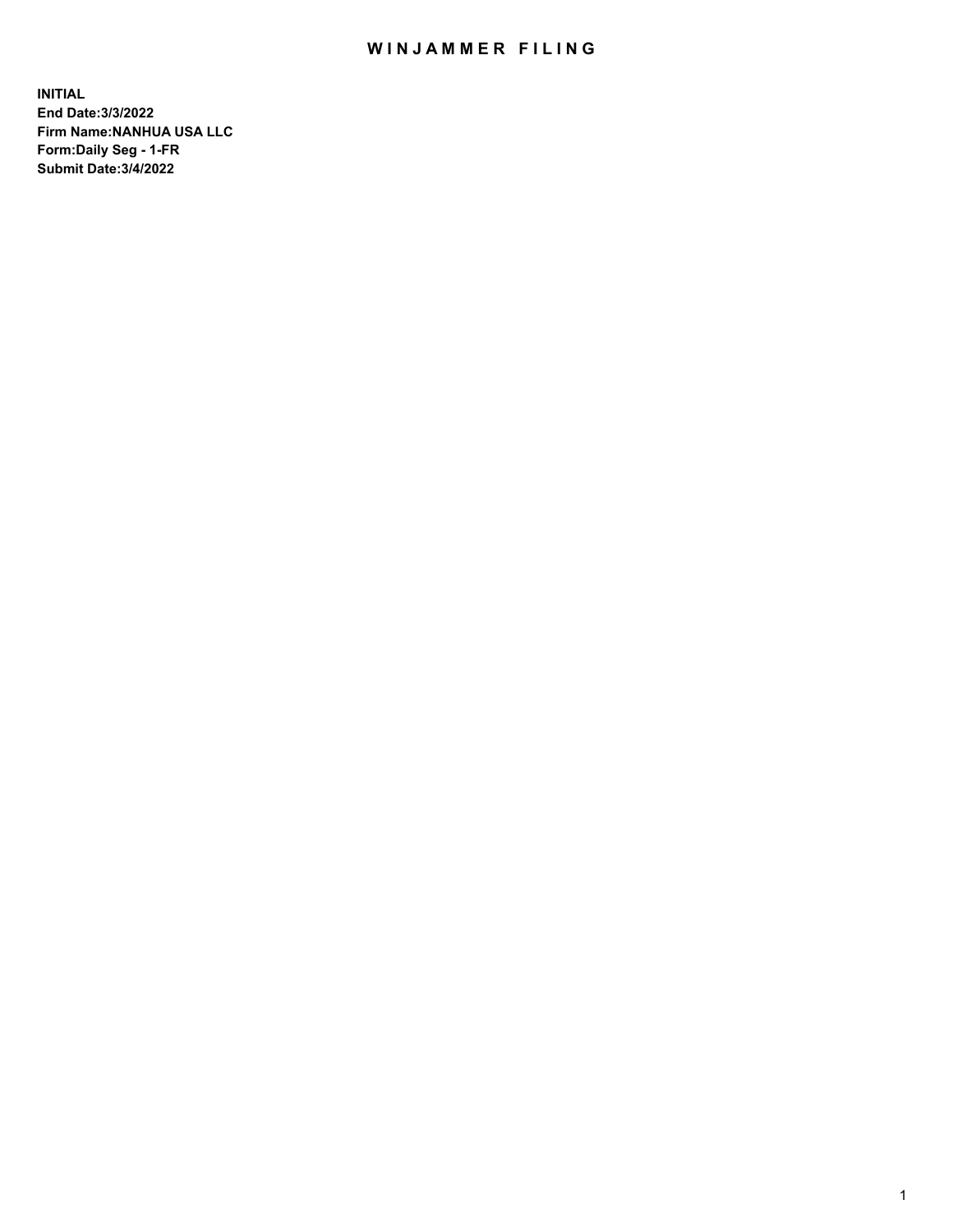### **INITIAL End Date:3/3/2022 Firm Name:NANHUA USA LLC Form:Daily Seg - 1-FR Submit Date:3/4/2022 Daily Segregation - Cover Page**

Name of Company **NANHUA USA LLC** [0010] Contact Name **Tracy Yuan** [0040] Contact Phone Number **+1 (312) 526-3930** [0060] Contact Email Address **tracy.yuan@nanhua-usa.com** [0065] FCM's Customer Segregated Funds Residual Interest Target (choose one): a. Minimum dollar amount: ; or **3,500,000** [8930] b. Minimum percentage of customer segregated funds required:% ; or **0** [8940] c. Dollar amount range between:and; or **0** [8950] **0** [8951] d. Percentage range of customer segregated funds required between:% and%. **0** [8960] **0** [8961] FCM's Customer Secured Amount Funds Residual Interest Target (choose one): a. Minimum dollar amount: ; or **100,000** [8970] b. Minimum percentage of customer secured funds required:% ; or **0** [8980] c. Dollar amount range between:and; or **0** [8990] **0** [8991] d. Percentage range of customer secured funds required between:% and%. **0** [9000] **0** [9001] FCM's Cleared Swaps Customer Collateral Residual Interest Target (choose one): a. Minimum dollar amount: ; or **0** [9010] b. Minimum percentage of cleared swaps customer collateral required:% ; or **0** [9020] c. Dollar amount range between:and; or **0** [9030] **0** [9031]

d. Percentage range of cleared swaps customer collateral required between:% and%. **0** [9040] **0** [9041]

Attach supporting documents CH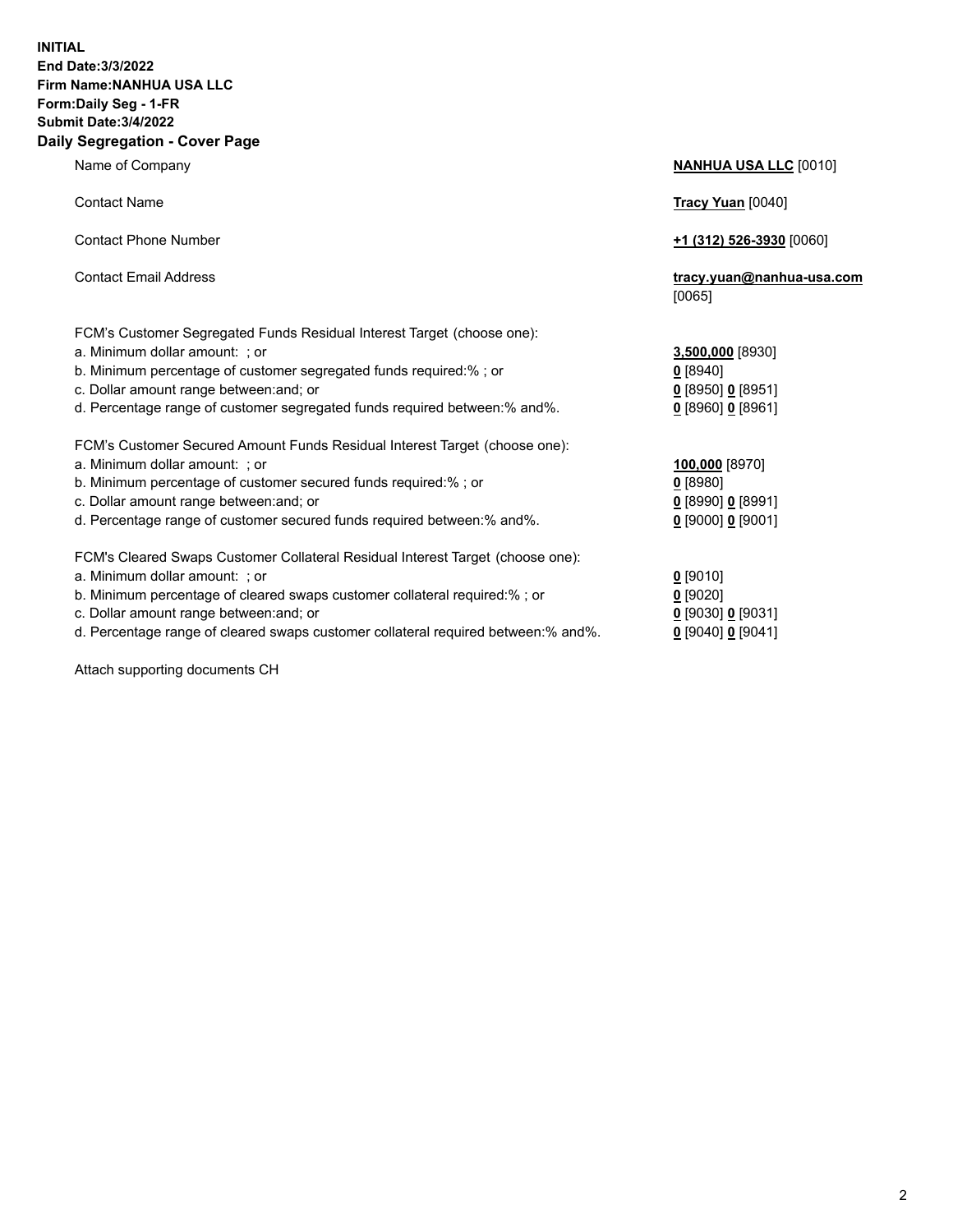## **INITIAL End Date:3/3/2022 Firm Name:NANHUA USA LLC Form:Daily Seg - 1-FR Submit Date:3/4/2022 Daily Segregation - Secured Amounts**

|     | Foreign Futures and Foreign Options Secured Amounts                                         |                         |
|-----|---------------------------------------------------------------------------------------------|-------------------------|
|     | Amount required to be set aside pursuant to law, rule or regulation of a foreign            | $0$ [5605]              |
|     | government or a rule of a self-regulatory organization authorized thereunder                |                         |
| 1.  | Net ledger balance - Foreign Futures and Foreign Option Trading - All Customers             |                         |
|     | A. Cash                                                                                     | 340,170 [5615]          |
|     | B. Securities (at market)                                                                   | 0[5617]                 |
| 2.  | Net unrealized profit (loss) in open futures contracts traded on a foreign board of trade   | $0$ [5625]              |
| 3.  | Exchange traded options                                                                     |                         |
|     | A. Market value of open option contracts purchased on a foreign board of trade              | $0$ [5635]              |
|     | B. Market value of open contracts granted (sold) on a foreign board of trade                | $0$ [5637]              |
| 4.  | Net equity (deficit) (add lines 1. 2. and 3.)                                               | 340,170 [5645]          |
| 5.  | Account liquidating to a deficit and account with a debit balances - gross amount           | $0$ [5651]              |
|     | Less: amount offset by customer owned securities                                            | 0 [5652] 0 [5654]       |
| 6   | Amount required to be set aside as the secured amount - Net Liquidating Equity              | 340,170 [5655]          |
|     | Method (add lines 4 and 5)                                                                  |                         |
| 7.  | Greater of amount required to be set aside pursuant to foreign jurisdiction (above) or line | 340,170 [5660]          |
|     | 6.                                                                                          |                         |
|     | FUNDS DEPOSITED IN SEPARATE REGULATION 30.7 ACCOUNTS                                        |                         |
| 1.  | Cash in Banks                                                                               |                         |
|     | A. Banks located in the United States                                                       | 634,660 [5700]          |
|     | B. Other banks qualified under Regulation 30.7                                              | 0 [5720] 634,660 [5730] |
| 2.  | <b>Securities</b>                                                                           |                         |
|     | A. In safekeeping with banks located in the United States                                   | $0$ [5740]              |
|     | B. In safekeeping with other banks qualified under Regulation 30.7                          | 0 [5760] 0 [5770]       |
| 3.  | Equities with registered futures commission merchants                                       |                         |
|     | A. Cash                                                                                     | $0$ [5780]              |
|     | <b>B.</b> Securities                                                                        | $0$ [5790]              |
|     | C. Unrealized gain (loss) on open futures contracts                                         | $0$ [5800]              |
|     | D. Value of long option contracts                                                           | $0$ [5810]              |
|     | E. Value of short option contracts                                                          | 0 [5815] 0 [5820]       |
| 4.  | Amounts held by clearing organizations of foreign boards of trade                           |                         |
|     | A. Cash                                                                                     | $0$ [5840]              |
|     | <b>B.</b> Securities                                                                        | $0$ [5850]              |
|     | C. Amount due to (from) clearing organization - daily variation                             | 0[5860]                 |
|     | D. Value of long option contracts                                                           | $0$ [5870]              |
|     | E. Value of short option contracts                                                          | $0$ [5875] 0 [5880]     |
| 5.  | Amounts held by member of foreign boards of trade                                           |                         |
|     | A. Cash                                                                                     | 61,291 [5900]           |
|     | <b>B.</b> Securities                                                                        | $0$ [5910]              |
|     | C. Unrealized gain (loss) on open futures contracts                                         | $0$ [5920]              |
|     | D. Value of long option contracts                                                           | $0$ [5930]              |
|     | E. Value of short option contracts                                                          | 0 [5935] 61,291 [5940]  |
| 6.  | Amounts with other depositories designated by a foreign board of trade                      | $0$ [5960]              |
| 7.  | Segregated funds on hand                                                                    | $0$ [5965]              |
| 8.  | Total funds in separate section 30.7 accounts                                               | 695,951 [5970]          |
| 9.  | Excess (deficiency) Set Aside for Secured Amount (subtract line 7 Secured Statement         | 355,781 [5680]          |
|     | Page 1 from Line 8)                                                                         |                         |
| 10. | Management Target Amount for Excess funds in separate section 30.7 accounts                 | 100,000 [5980]          |
| 11. | Excess (deficiency) funds in separate 30.7 accounts over (under) Management Target          | 255,781 [5985]          |
|     |                                                                                             |                         |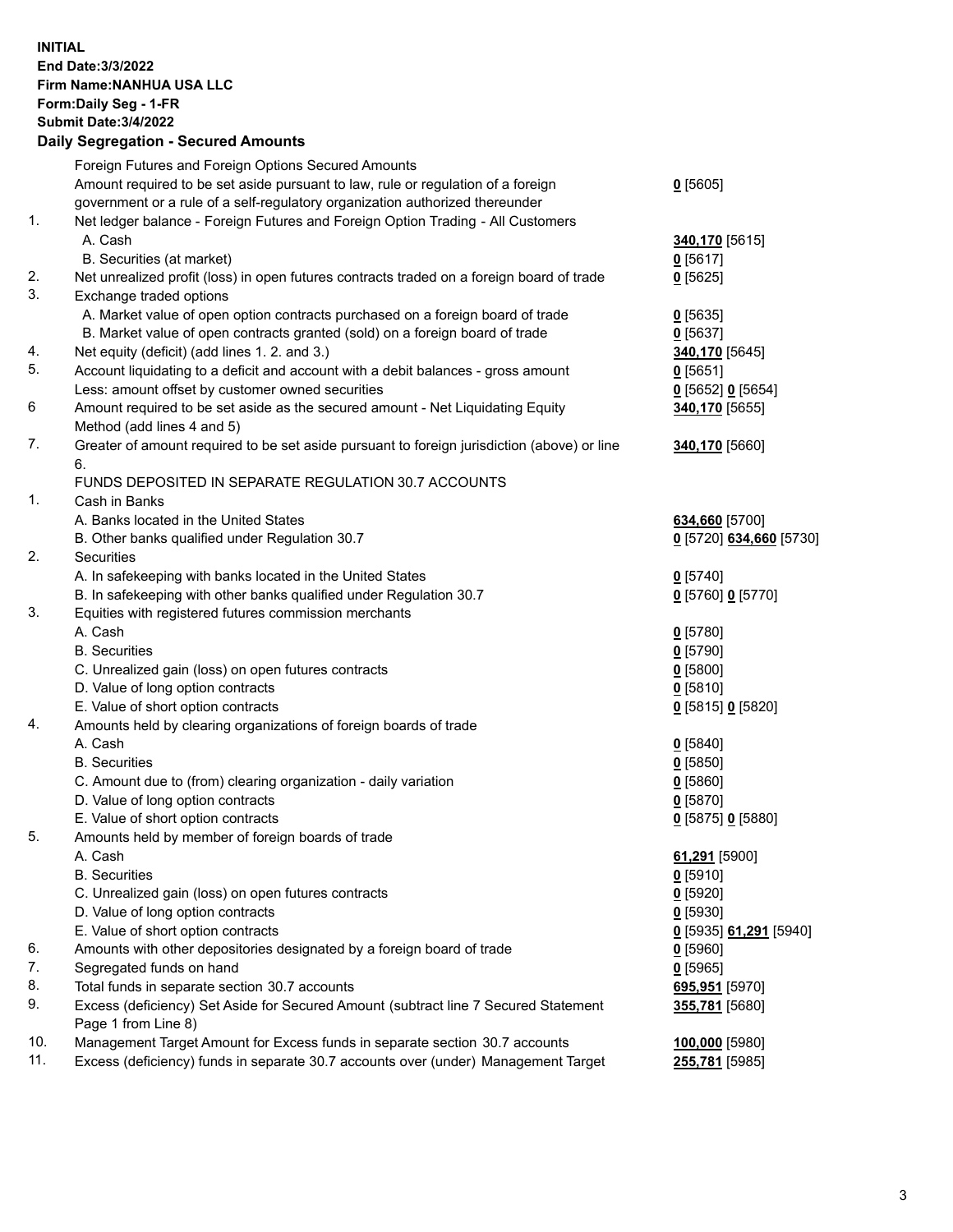| <b>INITIAL</b> | End Date: 3/3/2022<br>Firm Name: NANHUA USA LLC<br>Form: Daily Seg - 1-FR<br><b>Submit Date: 3/4/2022</b><br>Daily Segregation - Segregation Statement |                         |
|----------------|--------------------------------------------------------------------------------------------------------------------------------------------------------|-------------------------|
|                | SEGREGATION REQUIREMENTS (Section 4d(2) of the CEAct)                                                                                                  |                         |
| 1 <sub>1</sub> | Net ledger balance                                                                                                                                     |                         |
|                | A. Cash                                                                                                                                                | 240,117,161 [5000]      |
|                | B. Securities (at market)                                                                                                                              | 1,984,278 [5010]        |
| 2.             | Net unrealized profit (loss) in open futures contracts traded on a contract market                                                                     | $-26,853,446$ [5020]    |
| 3.             | Exchange traded options                                                                                                                                |                         |
|                | A. Market value of open option contracts purchased on a contract market                                                                                | <b>3,600,491</b> [5030] |
| 4.             | B. Market value of open option contracts granted (sold) on a contract market                                                                           | $-13,360,869$ [5040]    |
| 5.             | Net Equity (deficit) (add lines 1, 2, and 3)<br>Accounts liquidating to a deficit and accounts with                                                    | 205,487,615 [5050]      |
|                | debit balances - gross amount                                                                                                                          | $0$ [5060]              |
|                | Less: amount offset by customer owned securities                                                                                                       | $0$ [5070] 0 [5080]     |
| 6.             | Amount required to be segregated (add lines 4 and 5)                                                                                                   | 205,487,615 [5090]      |
|                | FUNDS IN SEGREGATED ACCOUNTS                                                                                                                           |                         |
| 7.             | Deposited in segregated funds bank accounts                                                                                                            |                         |
|                | A. Cash                                                                                                                                                | 21,625,973 [5100]       |
|                | B. Securities representing investment of customers' funds (at market)                                                                                  | $0$ [5110]              |
|                | C. Securities held for particular customers or option customers in lieu of cash (at                                                                    | $0$ [5120]              |
|                | market)                                                                                                                                                |                         |
| 8.             | Margins on deposit with derivatives clearing organizations of contract markets                                                                         |                         |
|                | A. Cash                                                                                                                                                | 200,995,133 [5130]      |
|                | B. Securities representing investment of customers' funds (at market)                                                                                  | $0$ [5140]              |
|                | C. Securities held for particular customers or option customers in lieu of cash (at                                                                    | 1,984,278 [5150]        |
|                | market)                                                                                                                                                |                         |
| 9.             | Net settlement from (to) derivatives clearing organizations of contract markets                                                                        | 5,173,805 [5160]        |
| 10.            | Exchange traded options                                                                                                                                |                         |
|                | A. Value of open long option contracts                                                                                                                 | 3,600,491 [5170]        |
|                | B. Value of open short option contracts                                                                                                                | -13,360,869 [5180]      |
| 11.            | Net equities with other FCMs                                                                                                                           |                         |
|                | A. Net liquidating equity                                                                                                                              | $0$ [5190]              |
|                | B. Securities representing investment of customers' funds (at market)                                                                                  | 0 [5200]                |
|                | C. Securities held for particular customers or option customers in lieu of cash (at<br>market)                                                         | $0$ [5210]              |
| 12.            | Segregated funds on hand                                                                                                                               | $0$ [5215]              |
| 13.            | Total amount in segregation (add lines 7 through 12)                                                                                                   | 220,018,811 [5220]      |
| 14.            | Excess (deficiency) funds in segregation (subtract line 6 from line 13)                                                                                | 14,531,196 [5230]       |
| 15.            | Management Target Amount for Excess funds in segregation                                                                                               | 3,500,000 [5240]        |
| 16.            | Excess (deficiency) funds in segregation over (under) Management Target Amount                                                                         | 11,031,196 [5250]       |
|                | <b>Excess</b>                                                                                                                                          |                         |